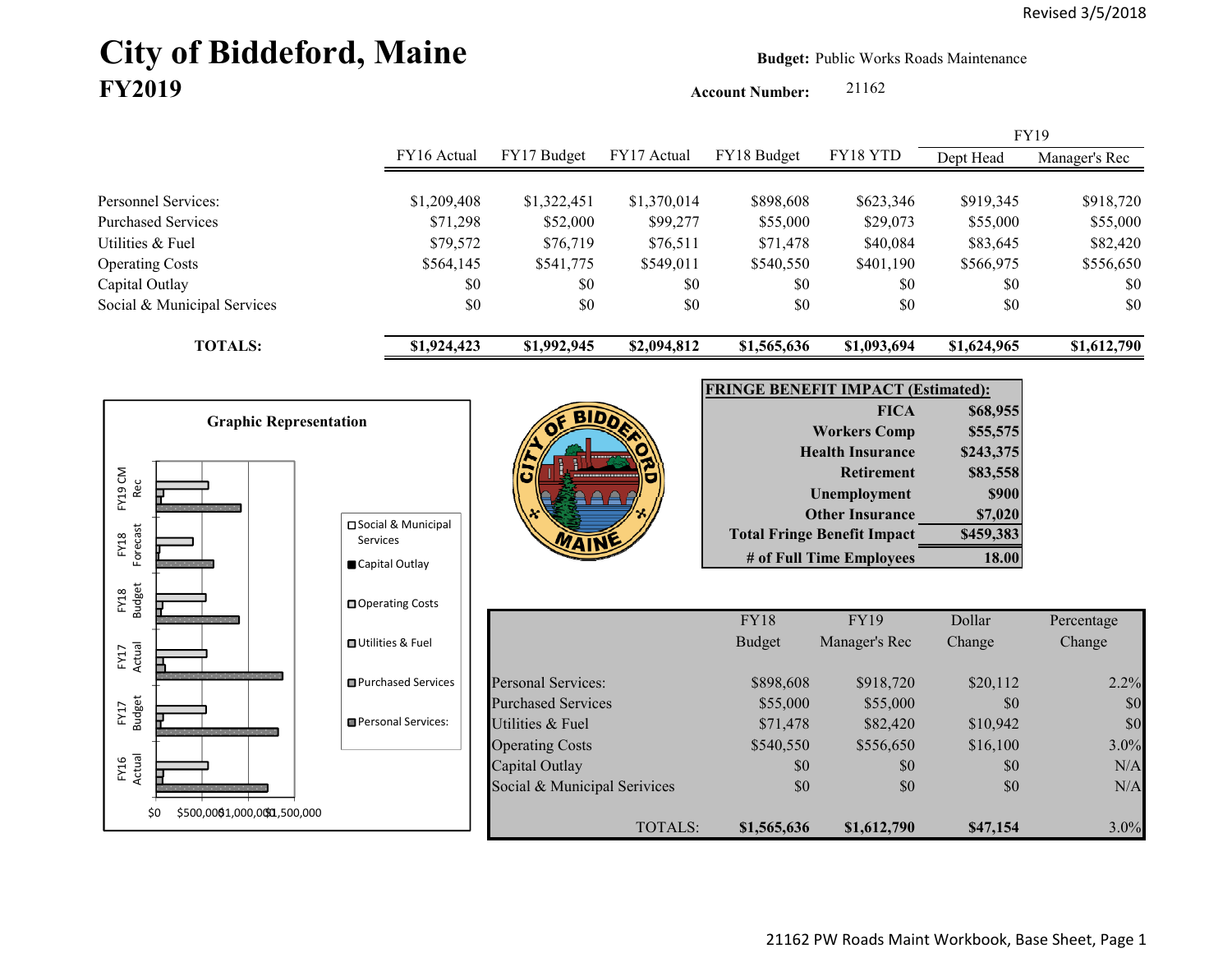#### Personnel Services

| Account                   |                                     | <b>FY16</b> | <b>FY17</b> | <b>FY17</b> | <b>FY18</b>   | <b>FY18</b>  | <b>FY19</b> |           |
|---------------------------|-------------------------------------|-------------|-------------|-------------|---------------|--------------|-------------|-----------|
| Number                    | Description                         | Actual      | Budget      | Actual      | <b>Budget</b> | YTD 08/28/18 | Dept Head   | Mgr's Rec |
|                           |                                     |             |             |             |               |              |             |           |
|                           | 60105 F-T Employee Wage Exp         | \$752,595   | \$812,831   | \$726,073   | \$796,274     | \$473,512    | \$802,070   | \$802,070 |
|                           | 60111 Overtime Wage Expense         | \$98,918    | \$101,604   | \$240,559   | \$93,684      | \$144,956    | \$110,000   | \$110,000 |
|                           | 60129 Insurance Buyout Pay          | \$2,000     | \$2,000     | \$1,500     | \$2,000       | \$1,000      | \$0         | \$0       |
|                           | 60201 FICA/Medicare-ER Share Exp    | \$57,933    | \$70,329    | \$67,121    | \$0           | \$0          | \$0         | \$0       |
|                           | 60202 MPERS-Employer Share Exp      | \$68,499    | \$82,470    | \$85,843    | \$0           | \$0          | \$0         | \$0       |
|                           | 60203 457 Plan-Employer Share Exp   | \$2,277     | \$2,900     | \$2,592     | \$0           | \$0          | \$0         | \$0       |
|                           | 60211 NNEBT Ins Employer Share E    | \$218,170   | \$235,867   | \$231,464   | \$0           | \$0          | \$0         | \$0       |
|                           | 60216 Delta Dental ER Share         | \$0         | \$0         | \$0         | \$0           | \$0          | \$0         | \$0       |
|                           | 60217 RHSA Plan ER Share            | \$1,545     | \$7,800     | \$7,390     | \$0           | \$0          | \$0         | \$0       |
|                           | 60230 Clothing/Uniforms Expense     | \$7,471     | \$6,650     | \$7,470     | \$6,650       | \$3,879      | \$7,275     | \$6,650   |
| Totals                    |                                     | \$1,209,408 | \$1,322,451 | \$1,370,014 | \$898,608     | \$623,346    | \$919,345   | \$918,720 |
| <b>Purchased Services</b> |                                     |             |             |             |               |              |             |           |
| Account                   |                                     | <b>FY16</b> | <b>FY17</b> | <b>FY17</b> | <b>FY18</b>   | <b>FY18</b>  | <b>FY19</b> |           |
| Number                    | Description                         | Actual      | Budget      | Actual      | <b>Budget</b> | YTD 08/28/18 | Dept Head   | Mgr's Rec |
|                           |                                     |             |             |             |               |              |             |           |
|                           | 60312 Temporary Contract Help Exp   | \$20,171    | \$25,000    | \$20,955    | \$25,000      | \$10,315     | \$25,000    | \$25,000  |
|                           | 60313 Construction Services Expense | \$45,876    | \$25,000    | \$74,787    | \$25,000      | \$15,277     | \$25,000    | \$25,000  |
|                           | 60346 Removal of Trees & Stumps     | \$5,250     | \$2,000     | \$3,535     | \$5,000       | \$3,482      | \$5,000     | \$5,000   |
| Totals                    |                                     | \$71,298    | \$52,000    | \$99,277    | \$55,000      | \$29,073     | \$55,000    | \$55,000  |
| Utilities & Fuel          |                                     |             |             |             |               |              |             |           |
| Account                   |                                     | <b>FY16</b> | <b>FY17</b> | <b>FY17</b> | <b>FY18</b>   | <b>FY18</b>  | <b>FY19</b> |           |
| Number                    | Description                         | Actual      | Budget      | Actual      | <b>Budget</b> | YTD 08/28/18 | Dept Head   | Mgr's Rec |
|                           | 60410 Diesel Fuel Expense           | \$72,313    | \$72,375    | \$72,144    | \$66,240      | \$37,990     | \$78,725    | \$77,500  |
|                           | 60411 Gasoline Expense              | \$7,259     | \$4,344     | \$4,367     | \$5,238       | \$2,095      | \$4,920     | \$4,920   |
| Totals                    |                                     | \$79,572    | \$76,719    | \$76,511    | \$71,478      | \$40,084     | \$83,645    | \$82,420  |
|                           |                                     |             |             |             |               |              |             |           |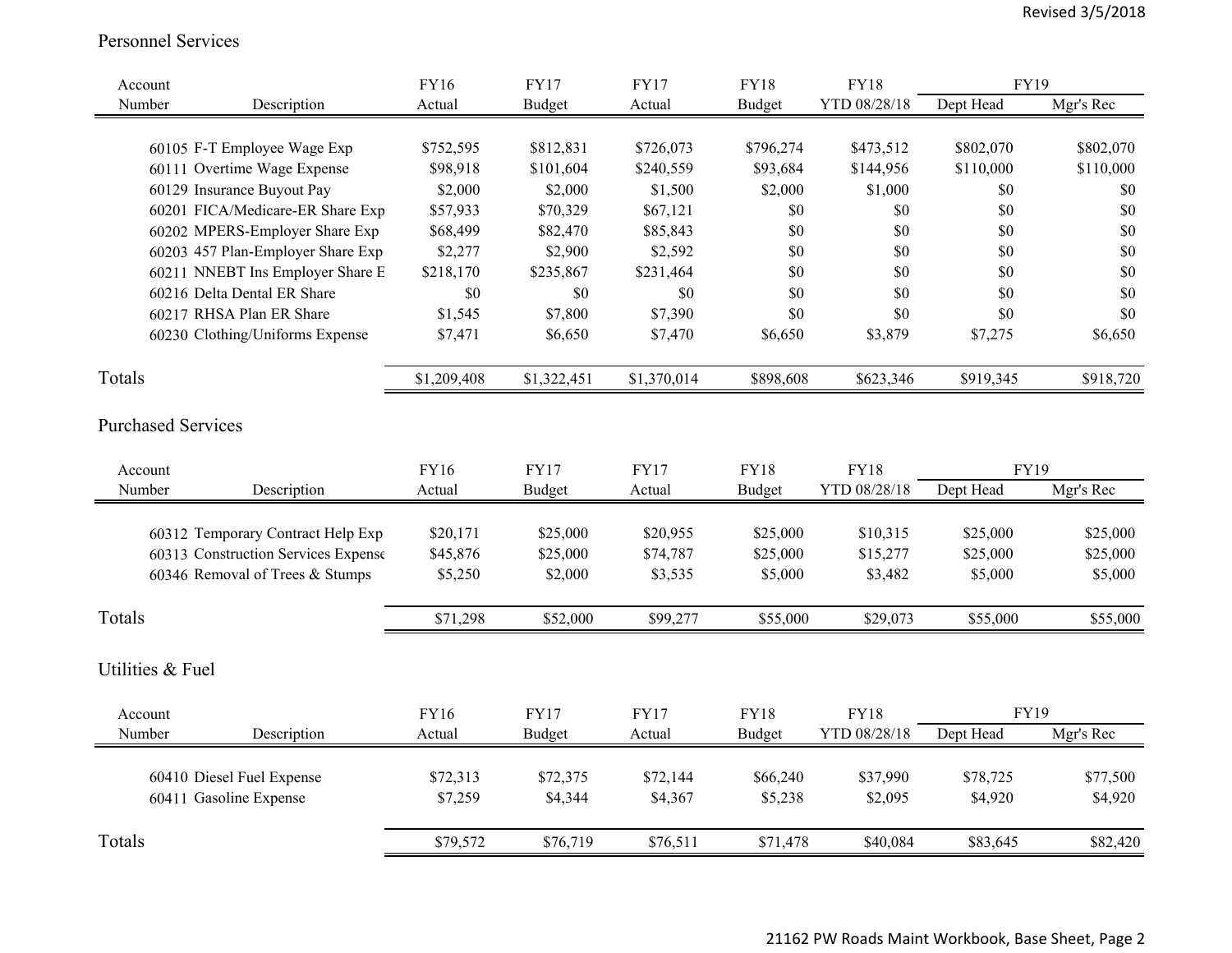## Other Operating Costs

| Account |                                    | <b>FY16</b> | <b>FY17</b> | <b>FY17</b> | <b>FY18</b> | <b>FY18</b>  | <b>FY19</b> |           |
|---------|------------------------------------|-------------|-------------|-------------|-------------|--------------|-------------|-----------|
| Number  | Description                        | Actual      | Budget      | Actual      | Budget      | YTD 08/28/18 | Dept Head   | Mgr's Rec |
|         |                                    |             |             |             |             |              |             |           |
|         | 60452 Operating Equip Repair Exp   | \$81,977    | \$78,550    | \$104,197   | \$78,550    | \$52,947     | \$95,150    | \$87,500  |
|         | 60453 Vehicle Repair/Tires/Oil Exp | \$121,324   | \$86,725    | \$139,699   | \$87,000    | \$95,294     | \$89,675    | \$87,000  |
|         | 60457 Road Maint/Improve Non-Cap   | \$63,891    | \$70,000    | \$59,364    | \$67,500    | \$35,366     | \$67,500    | \$67,500  |
|         | 60461 Repair/Maint-CommunsEquip    | \$90        | \$650       | \$0         | \$0         | \$605        | \$650       | \$650     |
|         | 60462 Road Painting Expense        | \$72,109    | \$65,000    | \$3,156     | \$67,500    | \$5,514      | \$67,500    | \$67,500  |
|         | 60501 Operating Supp/Eqt Non-Cap   | \$8,259     | \$9,800     | \$7,442     | \$9,500     | \$5,581      | \$9,500     | \$9,500   |
|         | 60503 Road Salt Expense            | \$181,333   | \$195,000   | \$208,017   | \$195,000   | \$189,080    | \$202,500   | \$202,500 |
|         | 60505 Construction Supplies        | \$19,614    | \$20,500    | \$16,439    | \$20,500    | \$8,144      | \$20,500    | \$20,500  |
|         | 60506 Equipment/Small Tools-Non-c  | \$4,223     | \$4,050     | \$3,525     | \$4,000     | \$1,543      | \$4,000     | \$4,000   |
|         | 60507 Street Signs Expense         | \$11,327    | \$11,500    | \$7,172     | \$11,000    | \$7,118      | \$10,000    | \$10,000  |
| Totals  |                                    | \$564,145   | \$541,775   | \$549,011   | \$540,550   | \$401,190    | \$566,975   | \$556,650 |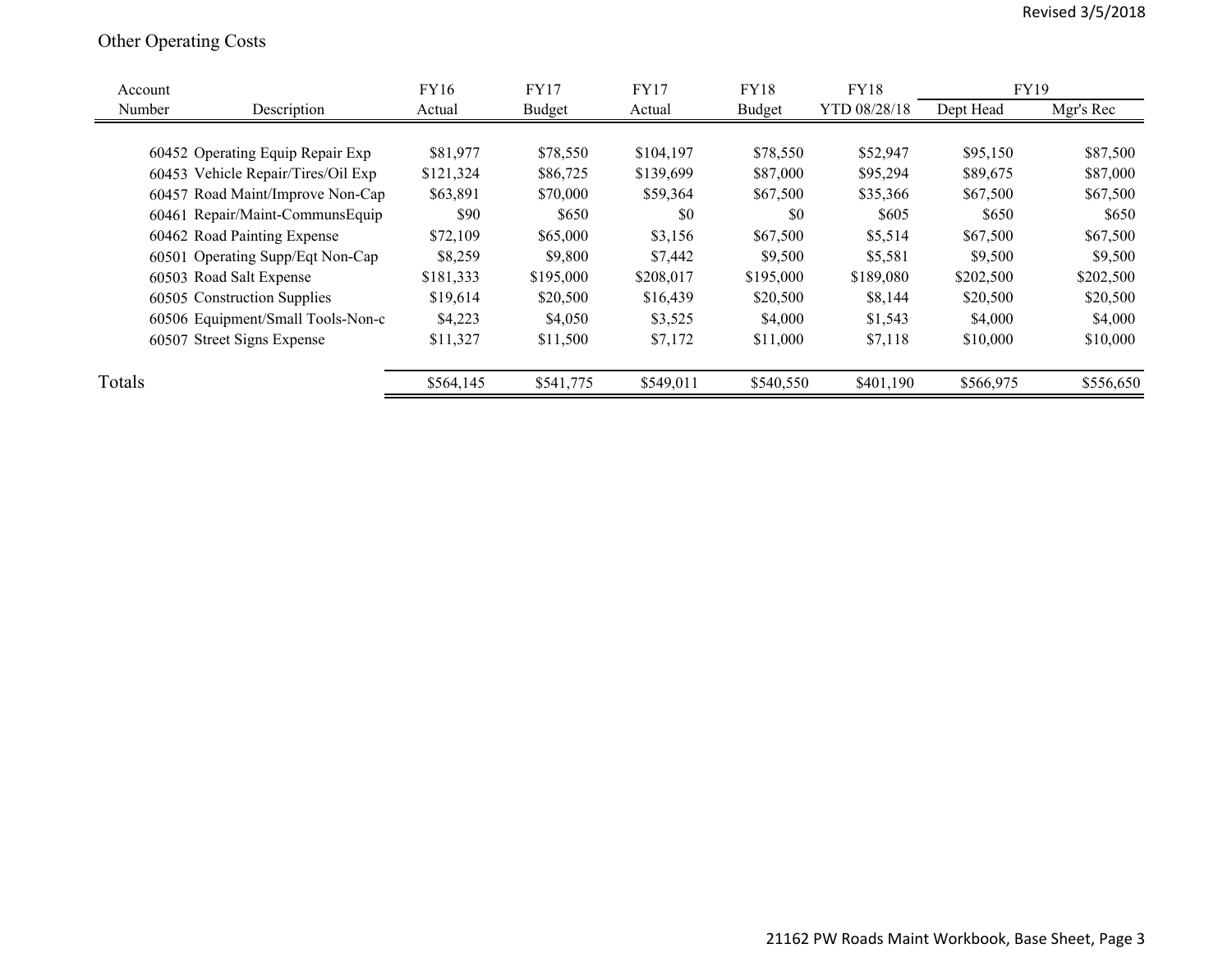#### DEPARTMENT PERSONAL SERVICES BUDGET WORKSHEET Fiscal Year 2019 BUDGET

DEPARTMENT:

21162 Public Works Roads Maintenance

|                             |       |            | YEAREND           |                  |                     |                |                  |
|-----------------------------|-------|------------|-------------------|------------------|---------------------|----------------|------------------|
|                             |       |            | <b>ANNUALIZED</b> |                  | <b>CITY MANAGER</b> | <b>COUNCIL</b> |                  |
| <b>CLASSIFICATION</b>       | EMP#  | <b>FTE</b> | <b>TOTAL</b>      | <b>REQUESTED</b> | RECOMMEND.          | APPROP.        | <b>LAST NAME</b> |
| <b>TRUCK DRIVER 2</b>       | 2880  | 1.00       | 43,302.38         | 43,468.93        | 43,468.93           |                | <b>BELISLE</b>   |
| <b>EQUIPMENT OPERATOR 1</b> | 10170 | 1.00       | 49,773.26         | 49,964.69        | 49,964.69           |                | <b>BLAIS</b>     |
| <b>TRUCK DRIVER 1</b>       | 53070 | 1.00       | 45,683.56         | 45,859.27        | 45,859.27           |                | <b>FARLEY</b>    |
| <b>EQUIPMENT OPERATOR 2</b> | 26105 | 1.00       | 46,785.96         | 46,965.91        | 46,965.91           |                | <b>FRECHETTE</b> |
| <b>TRUCK DRIVER 1</b>       | 27660 | 1.00       | 46,014.08         | 46,191.06        | 46,191.06           |                | <b>GAGNON</b>    |
| <b>TRUCK DRIVER 2</b>       | 27700 | 1.00       | 43,710.88         | 43,879.00        | 43,879.00           |                | <b>GALLANT</b>   |
| <b>EQUIPMENT OPERATOR 2</b> | 10591 | 1.00       | 44,449.60         | 44,620.56        | 44,620.56           |                | <b>GIRARD</b>    |
| TRUCK DRIVER 2              | 10433 | 1.00       | 41,668.22         | 41,828.48        | 41,828.48           |                | <b>GUAY</b>      |
| TRUCK DRIVER 2              | 10598 | 1.00       | 40,851.20         | 41,008.32        | 41,008.32           |                | <b>JEWETT</b>    |
| <b>TRUCK DRIVER 2</b>       | 10112 | 1.00       | 43,221.26         | 43,387.49        | 43,387.49           |                | <b>LABRECQUE</b> |
| <b>TRUCK DRIVER 1</b>       | 41360 | 1.00       | 45,683.56         | 45,859.27        | 45,859.27           |                | <b>LAVOIE</b>    |
| <b>EQUIPMENT OPERATOR 2</b> | 10432 | 1.00       | 45,338.50         | 45,512.88        | 45,512.88           |                | <b>LOVEJOY</b>   |
| TRUCK DRIVER 1              | 48650 | 1.00       | 45,683.56         | 45,859.27        | 45,859.27           |                | <b>MENARD</b>    |
| <b>EQUIPMENT OPERATOR 1</b> | 10013 | 1.00       | 49,773.26         | 49,964.69        | 49,964.69           |                | <b>MORIN</b>     |
| <b>LABORER 1/UTILITY</b>    | 10713 | 1.00       | 37,460.80         | 37,604.88        | 37,604.88           |                | <b>MOULTON</b>   |
| <b>LABORER 1/UTILITY</b>    | 44800 | 1.00       | 40,039.08         | 40,193.07        | 40,193.07           |                | NIGHTINGALE      |
| <b>EQUIPMENT OPERATOR 2</b> | 52140 | 1.00       | 47,116.48         | 47,297.70        | 47,297.70           |                | NIGHTINGALE      |
| <b>LABORER 1/UTILITY</b>    | 10652 | 1.00       | 37,460.80         | 37,604.88        | 37,604.88           |                | <b>DUBOIS</b>    |
| <b>JOB ADJUSTMENTS</b>      | 22    |            | 4,980.84          | 5,000.00         | 5,000.00            |                | <b>VARIOUS</b>   |
| TOTAL BUDGETED POSITIONS    |       | 18.00      | 798,997.30        | 802,070.36       | 802,070.36          |                |                  |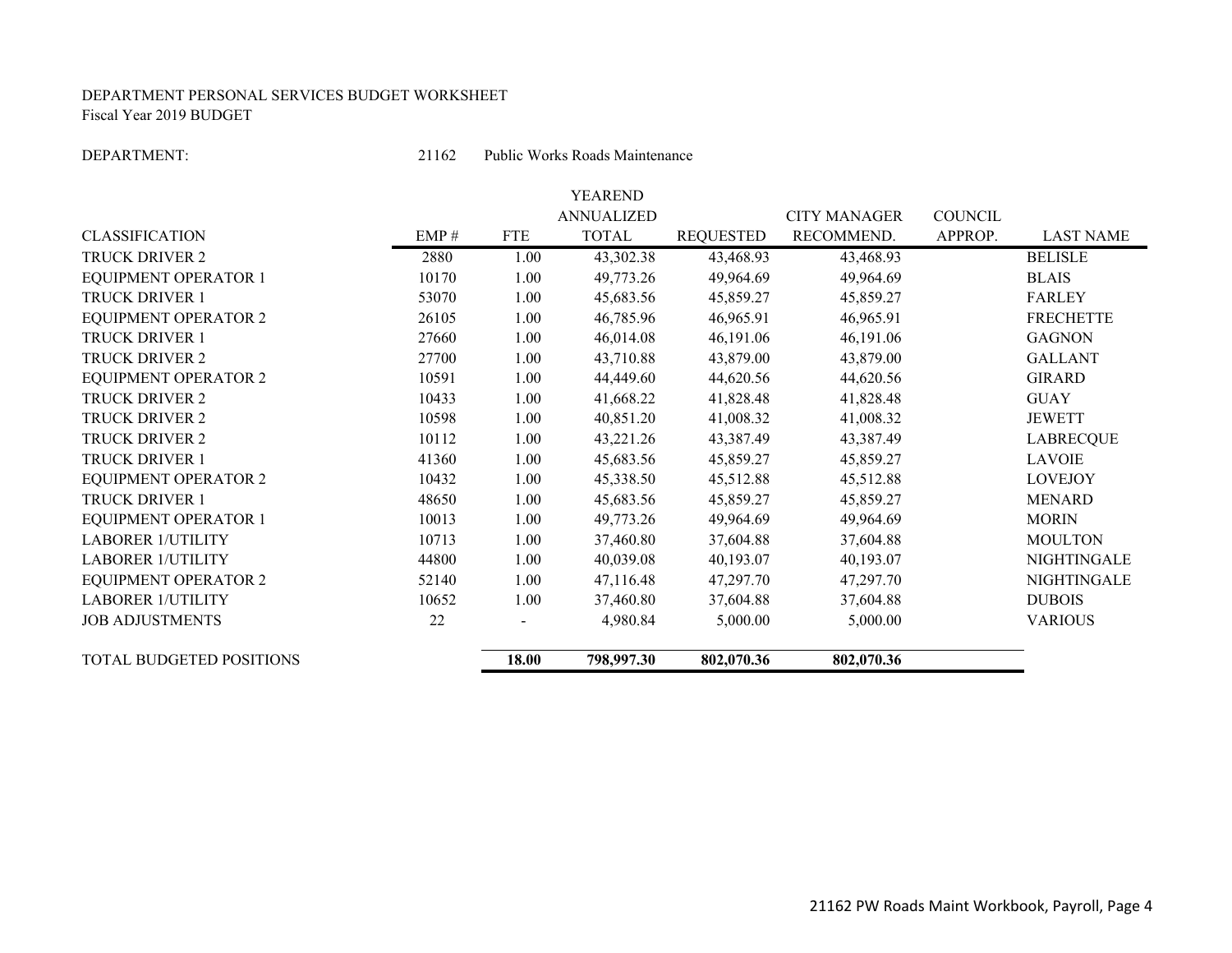

March 5, 2018 **Department:** Public Works Roads Maintenance

Account Title: F-T Employee Wage Exp

Department Number: 21162 Account Number: 60105

| FY2016       | FY 2017       | FY 2017      | FY 2018       | FY 2018       |
|--------------|---------------|--------------|---------------|---------------|
| Actual       | <b>Budget</b> | Actual       | <b>Budget</b> | Est. Expended |
| \$752,595.09 | \$812,831.00  | \$726,073.21 | \$796,274.00  | \$761,274.00  |

| FY-2019       | Department   | City Mgr       | Council | Increase   |
|---------------|--------------|----------------|---------|------------|
|               | Reguest      | Recommendation | Action  | (Decrease) |
| <b>Budget</b> | \$802,070.36 | \$802,070.36   |         | \$5,796.36 |

**Support for Budget Request:** Provide justification for the budget request using as much detail as possible

 to support it. Examples of acceptable support include unit costs, quantity estimates, price quotes, etc. Requests based solely on a percentage increase above the previous budget will not be accepted. Use additional sheets if necessary.

Wages for the following positions with no increase contract year :

2 Operator I positions

4 Operator II positions

4 Truck Driver I positions

5 Truck Driver II positions

3 Laborer/Utility positions

See Payroll Worksheet for details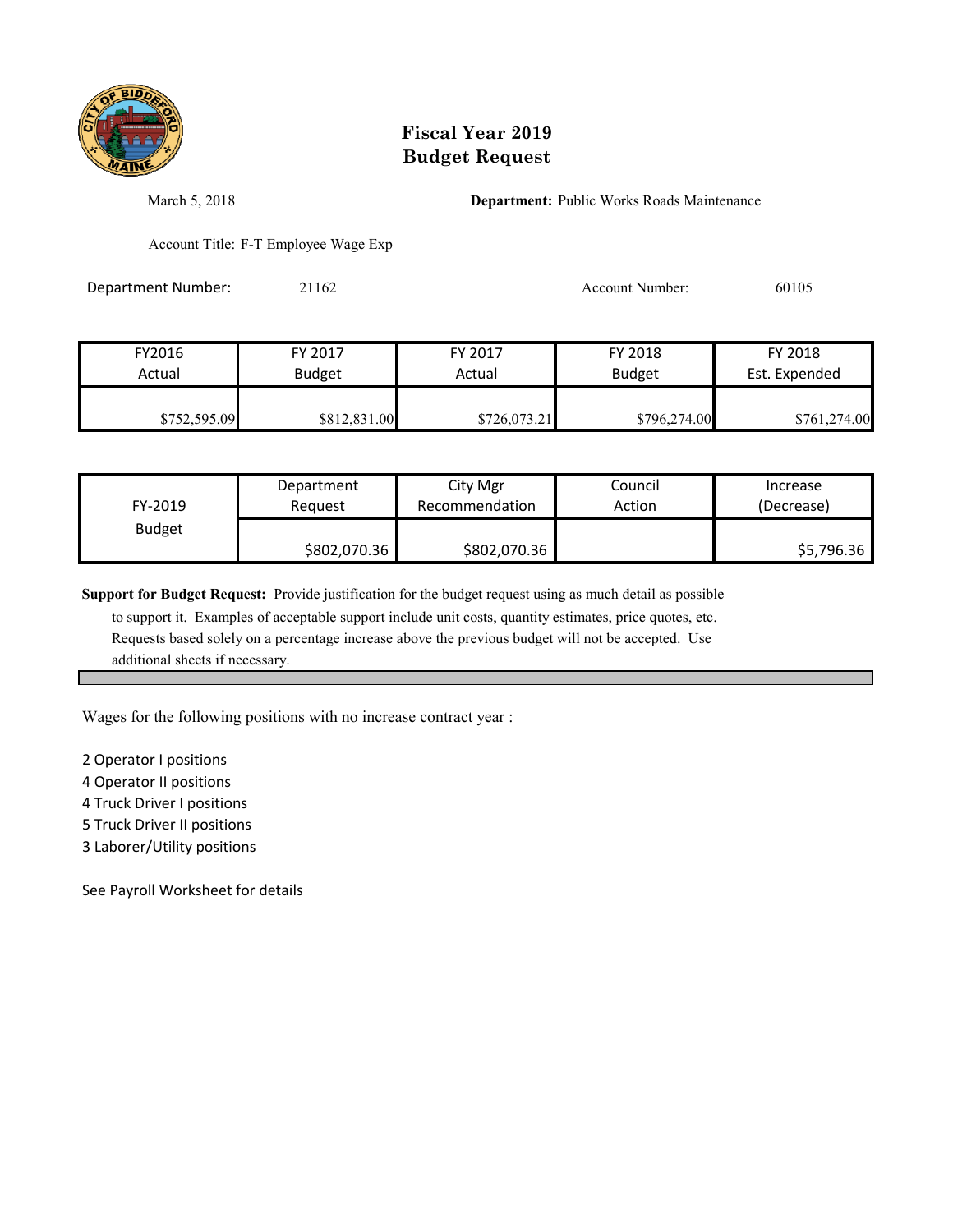

March 5, 2018 **Department:** Public Works Roads Maintenance

Account Title: Overtime Wage Expense

Department Number: 21162 2012 2012 Account Number: 60111

| FY2016      | FY 2017       | FY 2017      | FY 2018       | FY 2018       |
|-------------|---------------|--------------|---------------|---------------|
| Actual      | <b>Budget</b> | Actual       | <b>Budget</b> | Est. Expended |
| \$98,917.56 | \$101,604.00  | \$240,559.11 | \$93,684.00   | \$210,000.00  |

| FY-2019       | Department   | City Mgr       | Council | Increase    |
|---------------|--------------|----------------|---------|-------------|
|               | Reauest      | Recommendation | Action  | (Decrease)  |
| <b>Budget</b> | \$110,000.00 | \$110,000.00   |         | \$16,316.00 |

**Support for Budget Request:** Provide justification for the budget request using as much detail as possible

 to support it. Examples of acceptable support include unit costs, quantity estimates, price quotes, etc. Requests based solely on a percentage increase above the previous budget will not be accepted. Use additional sheets if necessary.

Projected overtime based upon historical data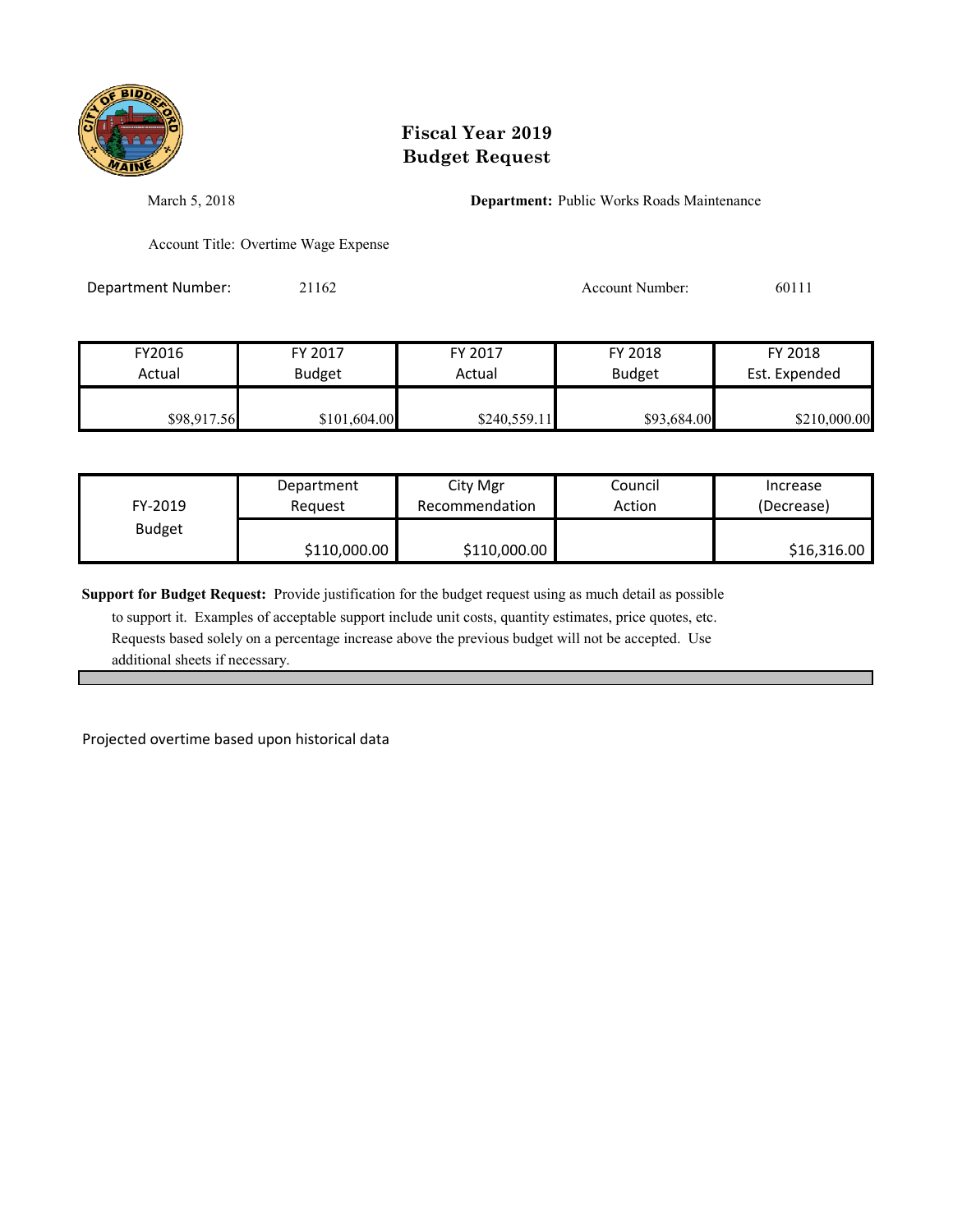

March 5, 2018 **Department:** Public Works Roads Maintenance

Account Title: Clothing/Uniforms Expense

Department Number: 21162 Account Number: 60230

| FY2016     | FY 2017       | FY 2017    | FY 2018       | FY 2018       |
|------------|---------------|------------|---------------|---------------|
| Actual     | <b>Budget</b> | Actual     | <b>Budget</b> | Est. Expended |
|            |               |            |               |               |
| \$7,471.27 | \$6,650.00    | \$7,470.32 | \$6,650.00    | \$6,650.00    |

| FY-2019       | Department | City Mgr       | Council | Increase   |
|---------------|------------|----------------|---------|------------|
|               | Request    | Recommendation | Action  | (Decrease) |
| <b>Budget</b> | \$7,275.00 | \$6,650.00     |         | \$0.00     |

**Support for Budget Request:** Provide justification for the budget request using as much detail as possible

 to support it. Examples of acceptable support include unit costs, quantity estimates, price quotes, etc. Requests based solely on a percentage increase above the previous budget will not be accepted. Use additional sheets if necessary.

Contractual obligation for clothing for the following postitions :

2 Operator I 4 Operator II 4 Truck Driver I 5 Truck Driver II 3 Laborer/Utility Extra New employee's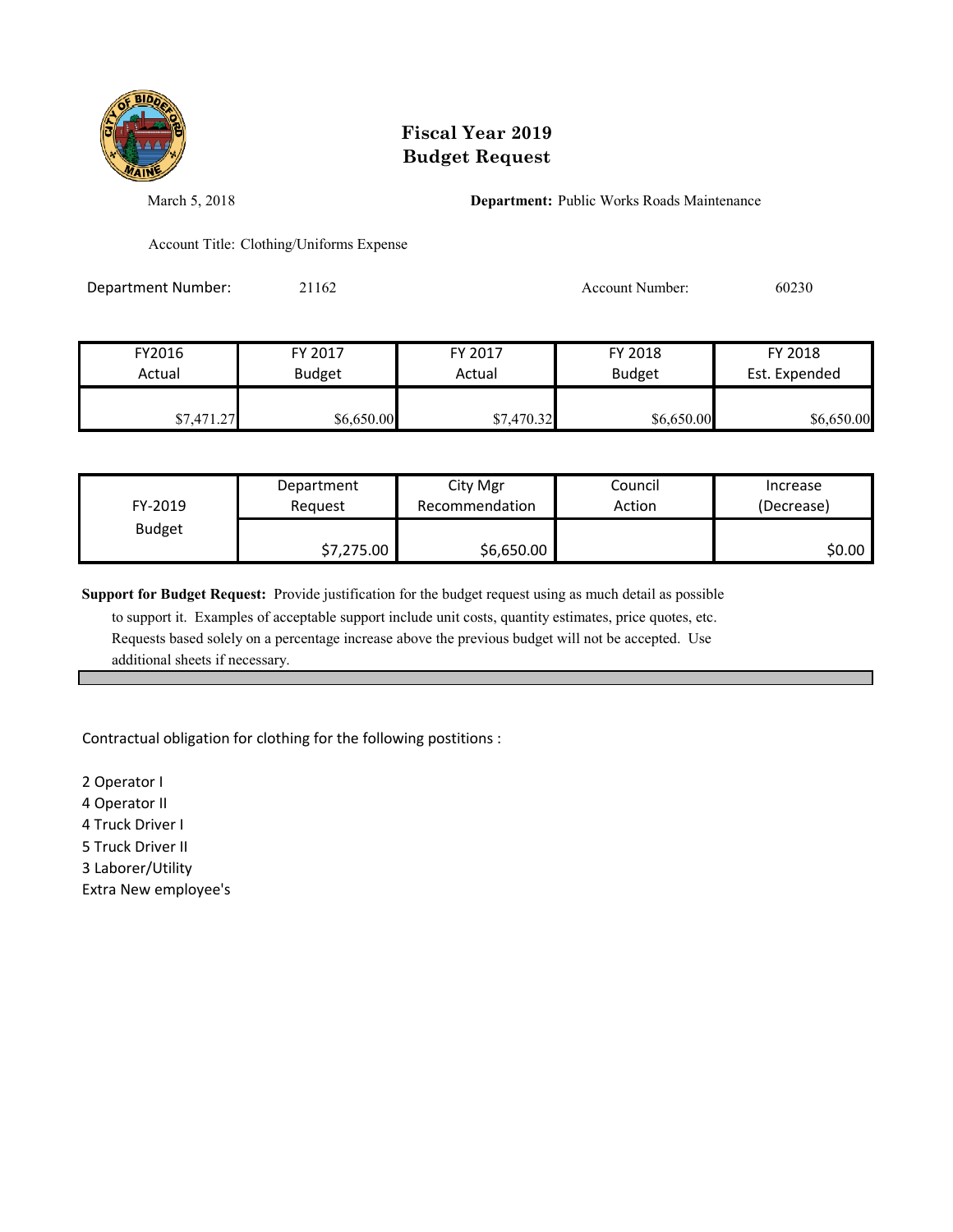

March 5, 2018 **Department:** Public Works Roads Maintenance

Account Title: Temporary Contract Help Exp

Department Number: 21162 200312 Account Number: 60312

| FY2016      | FY 2017       | FY 2017     | FY 2018       | FY 2018       |
|-------------|---------------|-------------|---------------|---------------|
| Actual      | <b>Budget</b> | Actual      | <b>Budget</b> | Est. Expended |
| \$20,171.11 | \$25,000.00   | \$20,954.65 | \$25,000.00   | \$22,000.00   |

| FY-2019       | Department  | City Mgr       | Council | Increase   |
|---------------|-------------|----------------|---------|------------|
|               | Reauest     | Recommendation | Action  | (Decrease) |
| <b>Budget</b> | \$25,000.00 | \$25,000.00    |         | \$0.00     |

**Support for Budget Request:** Provide justification for the budget request using as much detail as possible

 to support it. Examples of acceptable support include unit costs, quantity estimates, price quotes, etc. Requests based solely on a percentage increase above the previous budget will not be accepted. Use additional sheets if necessary.

Weed Control Program 4 months :  $$20,000$ Reserve Emergency Personnel :  $$5,000$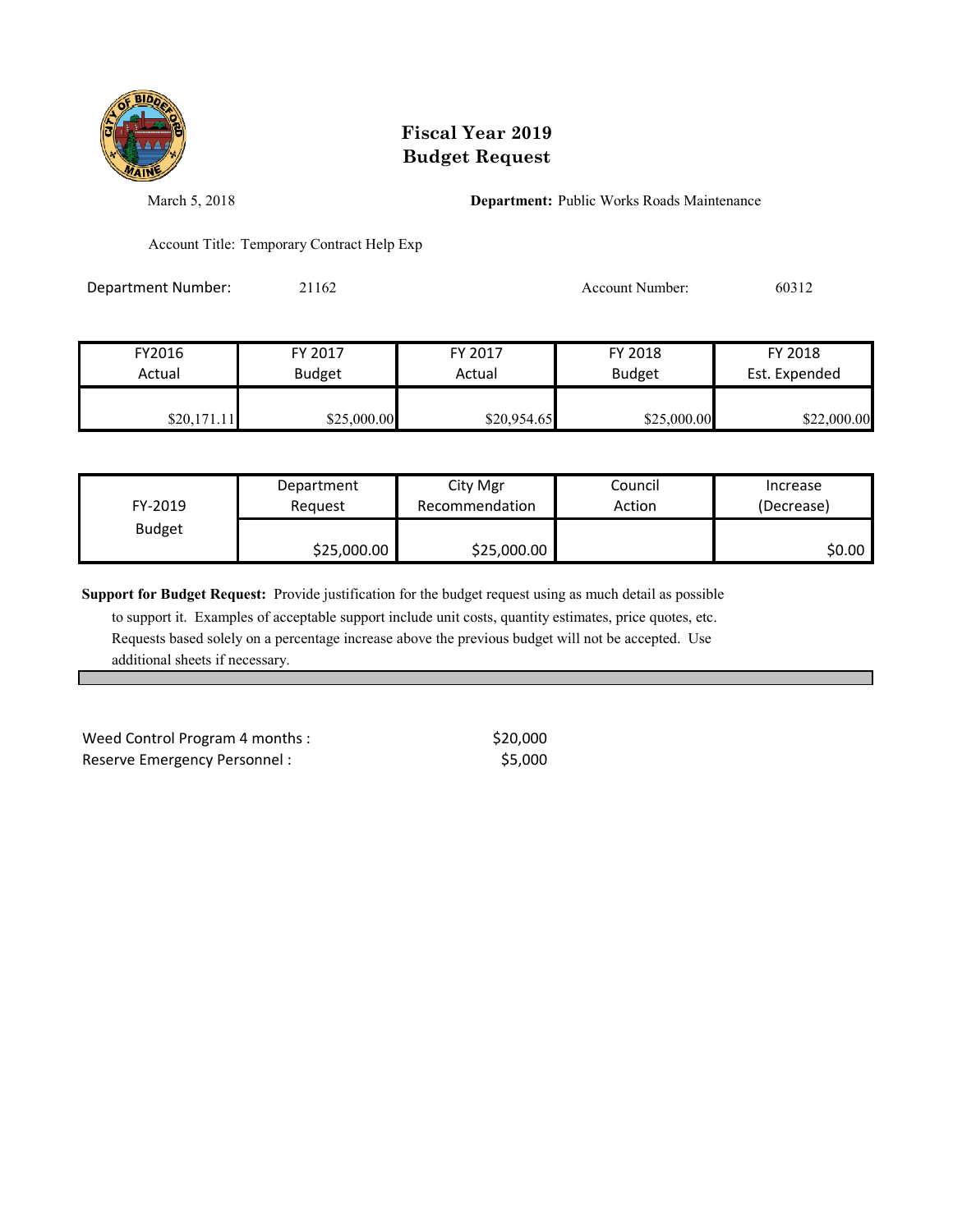

March 5, 2018 **Department:** Public Works Roads Maintenance

Account Title: Construction Services Expense

Department Number: 21162 2009 2010 2010 Account Number: 60313

| FY2016      | FY 2017       | FY 2017     | FY 2018       | FY 2018       |
|-------------|---------------|-------------|---------------|---------------|
| Actual      | <b>Budget</b> | Actual      | <b>Budget</b> | Est. Expended |
| \$45,876.45 | \$25,000.00   | \$74,787.09 | \$25,000.00   | \$23,000.00   |

| FY-2019       | Department  | City Mgr       | Council | Increase   |
|---------------|-------------|----------------|---------|------------|
|               | Reauest     | Recommendation | Action  | (Decrease) |
| <b>Budget</b> | \$25,000.00 | \$25,000.00    |         | \$0.00     |

**Support for Budget Request:** Provide justification for the budget request using as much detail as possible

 to support it. Examples of acceptable support include unit costs, quantity estimates, price quotes, etc. Requests based solely on a percentage increase above the previous budget will not be accepted. Use additional sheets if necessary.

| Spoils Crushing:<br><b>Contract Specialty Work:</b> |        | \$7,500<br>\$7,500 |
|-----------------------------------------------------|--------|--------------------|
| Snow Hauling:                                       |        | \$10,000           |
|                                                     | Total: | \$25,000           |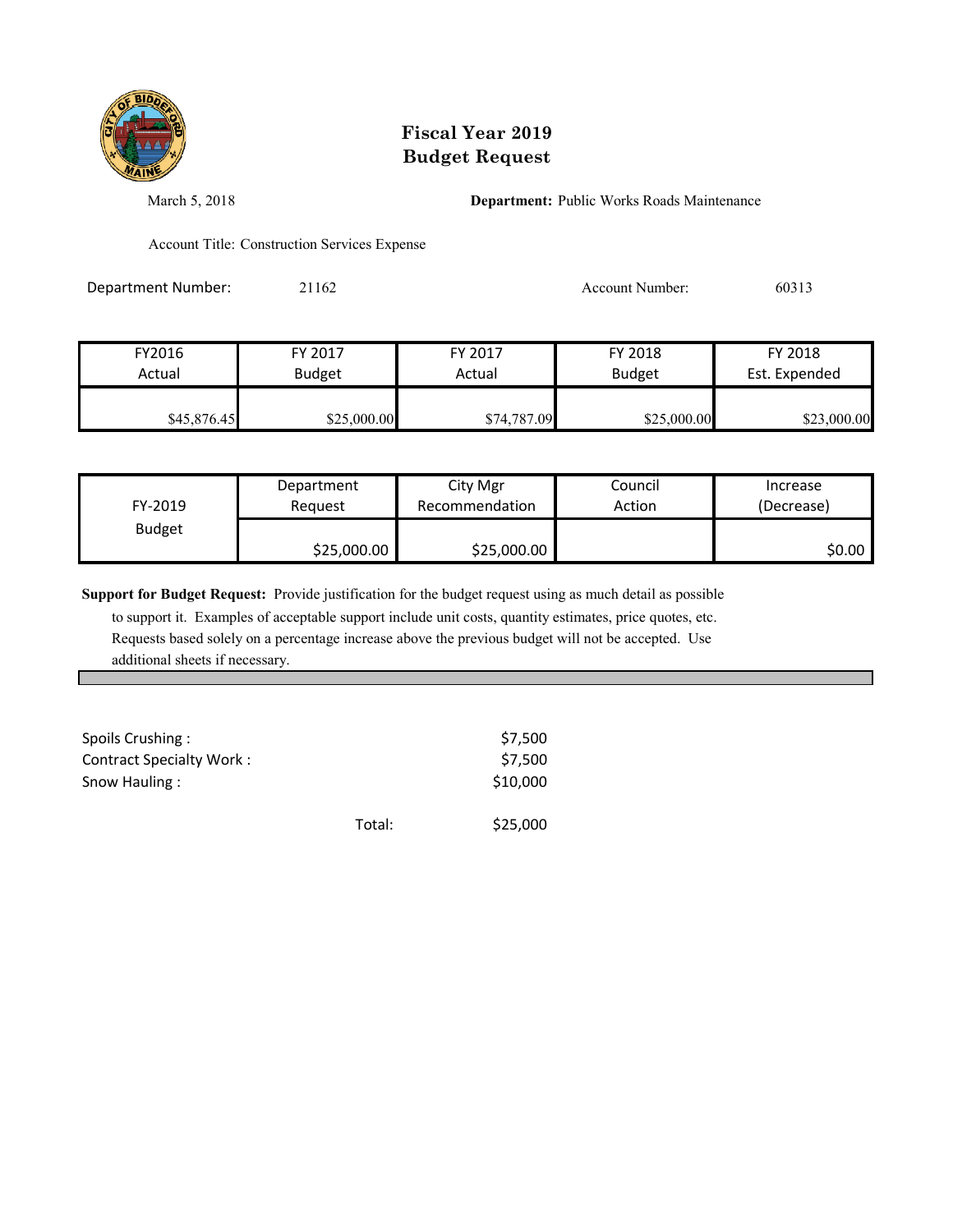

March 5, 2018 **Department:** Public Works Roads Maintenance

Account Title: Removal of Trees & Stumps

Department Number: 21162 200346

| FY2016     | FY 2017       | FY 2017    | FY 2018       | FY 2018       |
|------------|---------------|------------|---------------|---------------|
| Actual     | <b>Budget</b> | Actual     | <b>Budget</b> | Est. Expended |
| \$5,250.00 | \$2,000.00    | \$3,535.00 | \$5,000.00    | \$5,000.00    |

| FY-2019       | Department | City Mgr       | Council | Increase   |
|---------------|------------|----------------|---------|------------|
|               | Reauest    | Recommendation | Action  | (Decrease) |
| <b>Budget</b> | \$5,000.00 | \$5,000.00     |         | \$0.00     |

**Support for Budget Request:** Provide justification for the budget request using as much detail as possible

 to support it. Examples of acceptable support include unit costs, quantity estimates, price quotes, etc. Requests based solely on a percentage increase above the previous budget will not be accepted. Use additional sheets if necessary.

Projected cost for removal of tree's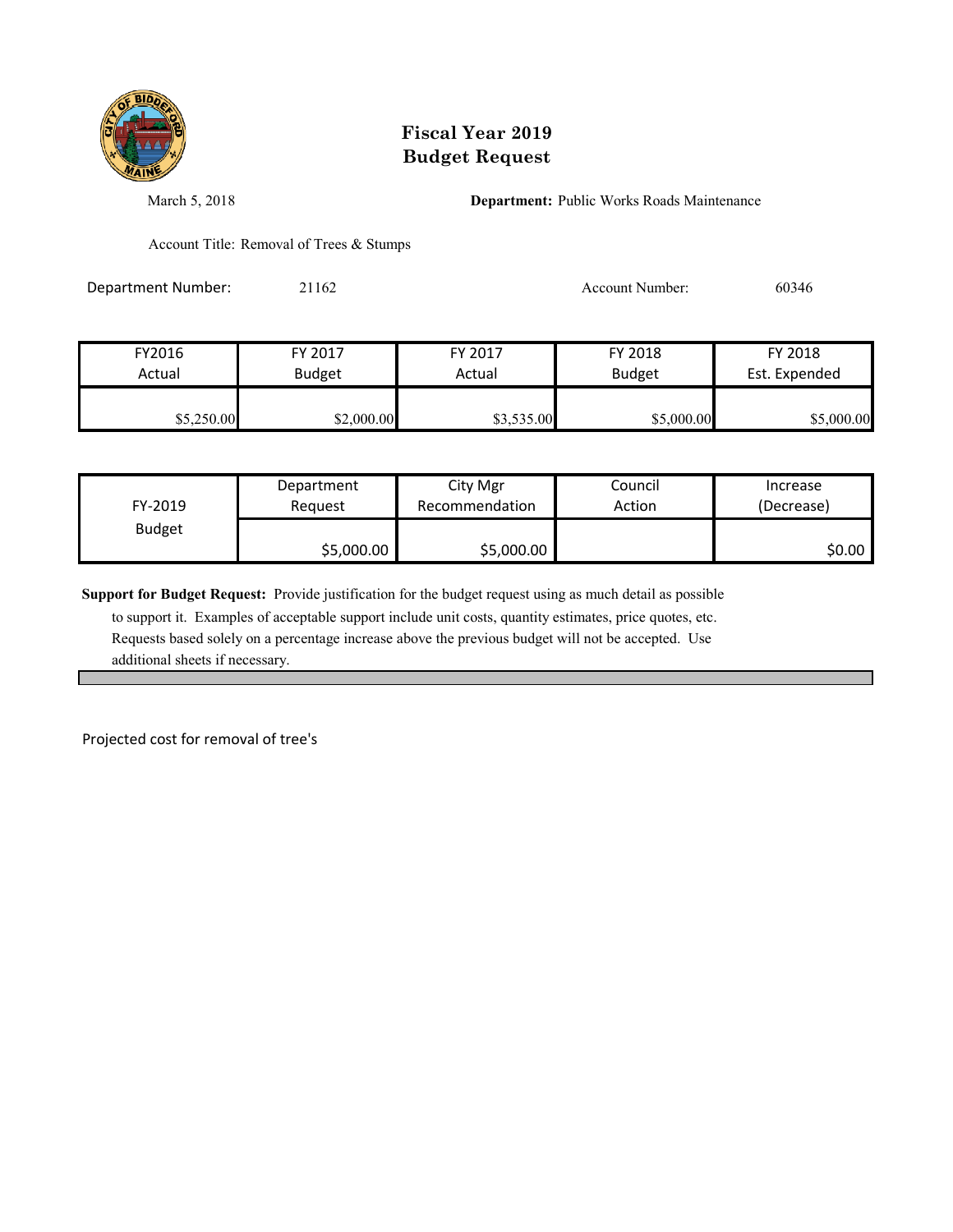

March 5, 2018 **Department:** Public Works Roads Maintenance

Account Title: Diesel Fuel Expense

Department Number: 21162 2010 2010 Account Number: 60410

| FY2016      | FY 2017       | FY 2017     | FY 2018       | FY 2018       |
|-------------|---------------|-------------|---------------|---------------|
| Actual      | <b>Budget</b> | Actual      | <b>Budget</b> | Est. Expended |
| \$72,313.03 | \$72,375.00   | \$72,143.93 | \$66,240.00   | \$65,000.00   |

| FY-2019       | Department  | City Mgr       | Council | Increase    |
|---------------|-------------|----------------|---------|-------------|
|               | Reauest     | Recommendation | Action  | (Decrease)  |
| <b>Budget</b> | \$78,725.00 | \$77,500.00    |         | \$11,260.00 |

**Support for Budget Request:** Provide justification for the budget request using as much detail as possible

 to support it. Examples of acceptable support include unit costs, quantity estimates, price quotes, etc. Requests based solely on a percentage increase above the previous budget will not be accepted. Use additional sheets if necessary.

Projected 33,500 gallons @ \$2.35 per gal.

| FY 18 : | 13,612 gals (6 months) |
|---------|------------------------|
| FY 17 : | 37,305 gals.           |
| FY 16:  | 25,068 gals.           |
| Fv 15:  | 38,106 gals.           |
|         |                        |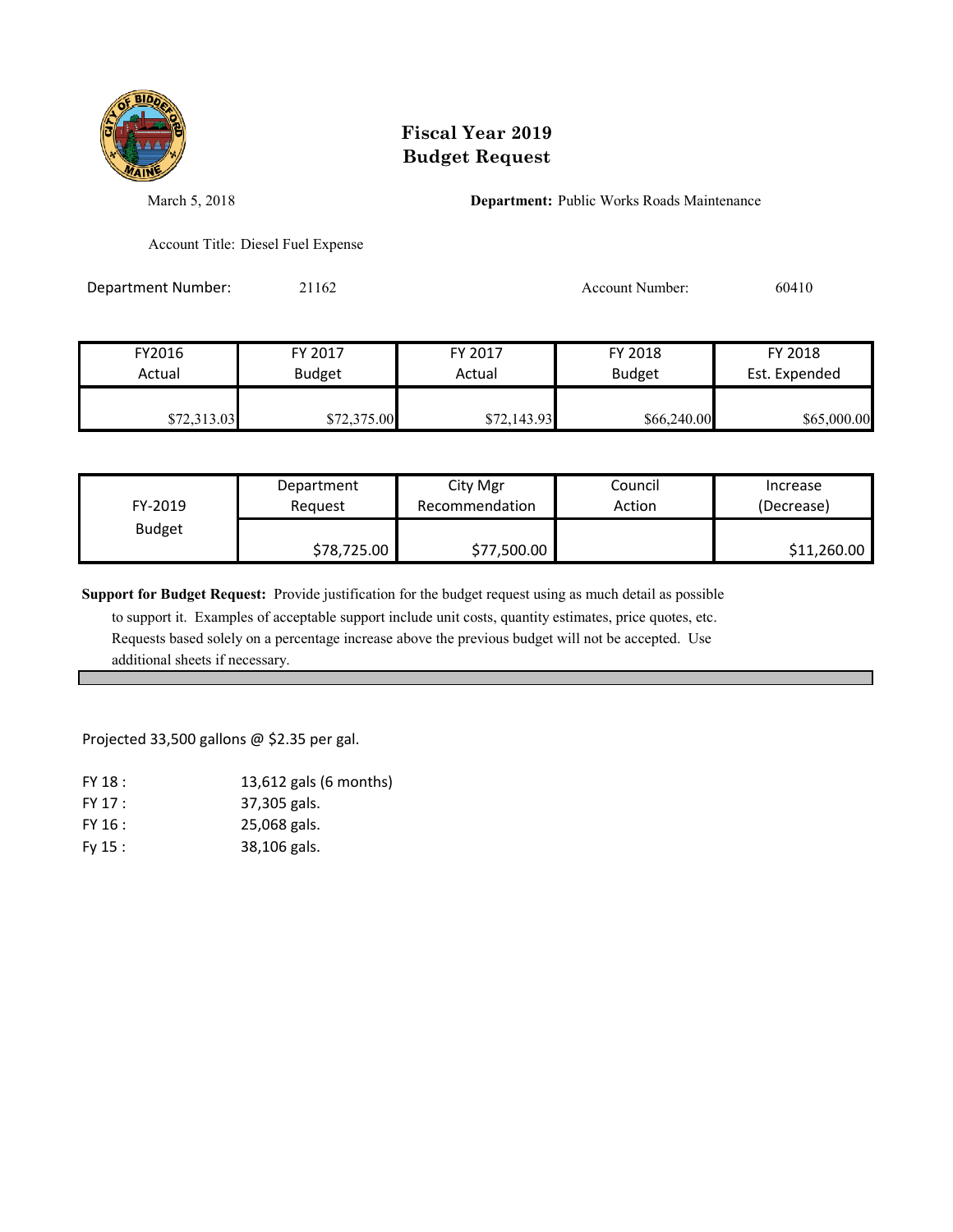

March 5, 2018 **Department:** Public Works Roads Maintenance

Account Title: Gasoline Expense

Department Number: 21162 2016 2017 Account Number: 60411

| FY2016     | FY 2017       | FY 2017    | FY 2018       | FY 2018       |
|------------|---------------|------------|---------------|---------------|
| Actual     | <b>Budget</b> | Actual     | <b>Budget</b> | Est. Expended |
| \$7,259.36 | \$4,344.00    | \$4,366.72 | \$5,238.00    | \$5,000.00    |

| FY-2019       | Department | City Mgr       | Council | Increase   |
|---------------|------------|----------------|---------|------------|
|               | Reauest    | Recommendation | Action  | (Decrease) |
| <b>Budget</b> | \$4,920.00 | \$4,920.00     |         | (\$318.00) |

**Support for Budget Request:** Provide justification for the budget request using as much detail as possible

 to support it. Examples of acceptable support include unit costs, quantity estimates, price quotes, etc. Requests based solely on a percentage increase above the previous budget will not be accepted. Use additional sheets if necessary.

Projected 2,400 gallons @ \$2.05 per gal.

| 934 gals.   |
|-------------|
| 2,306 gals. |
| 2,481 gals. |
| 2,295 gals. |
|             |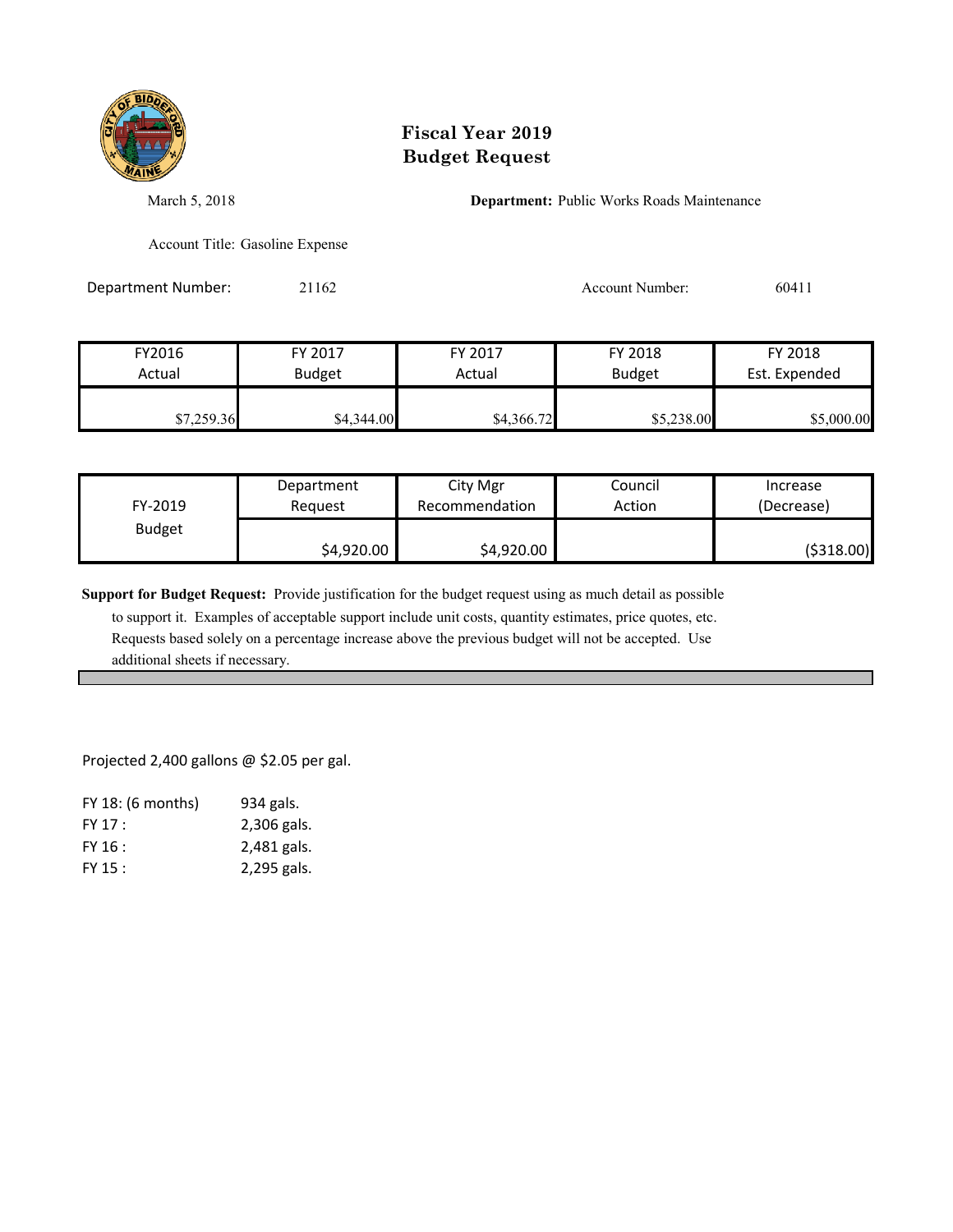

March 5, 2018 **Department:** Public Works Roads Maintenance

Account Title: Operating Equip Repair Exp

Department Number: 21162 2016 2017 Account Number: 60452

| FY2016      | FY 2017       | FY 2017      | FY 2018       | FY 2018       |
|-------------|---------------|--------------|---------------|---------------|
| Actual      | <b>Budget</b> | Actual       | <b>Budget</b> | Est. Expended |
| \$81,976.60 | \$78,550.00   | \$104,197.02 | \$78,550.00   | \$85,000.00   |

| FY-2019       | Department  | City Mgr       | Council | Increase   |
|---------------|-------------|----------------|---------|------------|
|               | Reauest     | Recommendation | Action  | (Decrease) |
| <b>Budget</b> | \$95,150.00 | \$87,500.00    |         | \$8,950.00 |

**Support for Budget Request:** Provide justification for the budget request using as much detail as possible to support it. Examples of acceptable support include unit costs, quantity estimates, price quotes, etc. Requests based solely on a percentage increase above the previous budget will not be accepted. Use

additional sheets if necessary.

| Unit # | Cost            | Unit # | Cost            |
|--------|-----------------|--------|-----------------|
| 11     | \$<br>700.00    | 43     | \$<br>1,800.00  |
| 12     | \$<br>2,050.00  | 44     | \$<br>2,800.00  |
| 14     | \$<br>6,000.00  | 46     | \$<br>1,000.00  |
| 15     | \$<br>7,500.00  | 48     | \$<br>5,000.00  |
| 17     | \$<br>21,500.00 | 50     | \$<br>5,200.00  |
| 18     | \$<br>6,000.00  | 71     | \$<br>500.00    |
| 20     | \$<br>9,300.00  | 72     | \$<br>500.00    |
| 27     | \$<br>2,800.00  | 195    | \$<br>14,450.00 |
| 32     | \$<br>5,000.00  | 93     | \$<br>1,600.00  |
| 41     | 1,450.00        |        |                 |
|        |                 |        |                 |

| <sup>\$</sup> | 95,150.00 |
|---------------|-----------|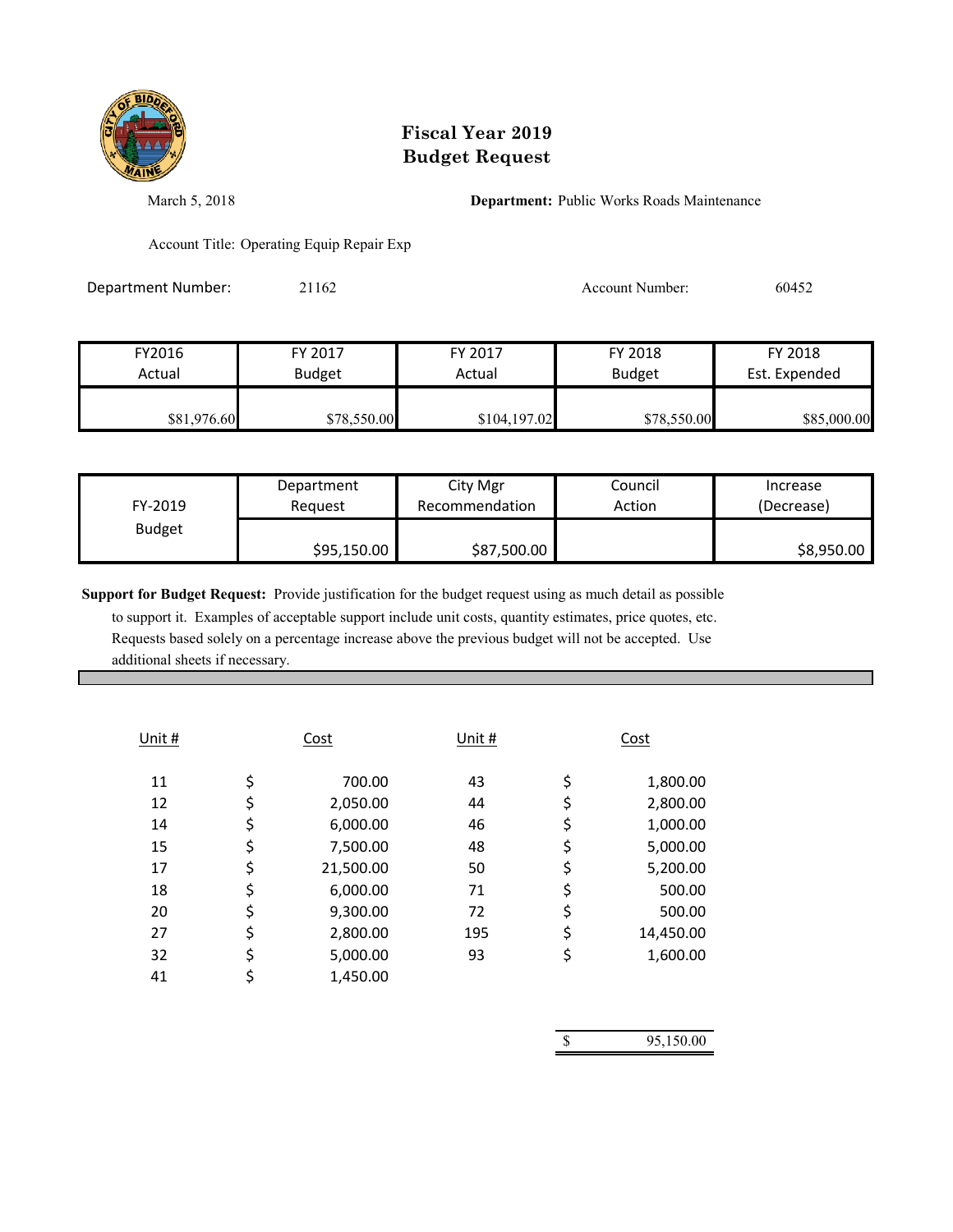

March 5, 2018 **Department:** Public Works Roads Maintenance

Account Title: Vehicle Repair/Tires/Oil Exp

Department Number: 21162 2016 2017 Account Number: 60453

| FY2016       | FY 2017       | FY 2017      | FY 2018       | FY 2018       |
|--------------|---------------|--------------|---------------|---------------|
| Actual       | <b>Budget</b> | Actual       | <b>Budget</b> | Est. Expended |
| \$121,323.57 | \$86,725.00   | \$139,698.76 | \$87,000.00   | \$87,000.00   |

| FY-2019       | Department  | City Mgr       | Council | Increase   |
|---------------|-------------|----------------|---------|------------|
|               | Reauest     | Recommendation | Action  | (Decrease) |
| <b>Budget</b> | \$89,675.00 | \$87,000.00    |         | \$0.00     |

**Support for Budget Request:** Provide justification for the budget request using as much detail as possible to support it. Examples of acceptable support include unit costs, quantity estimates, price quotes, etc. Requests based solely on a percentage increase above the previous budget will not be accepted. Use

additional sheets if necessary.

| Unit # | <u>Cost</u>    | Unit $#$ | Cost            |
|--------|----------------|----------|-----------------|
| 5      | \$<br>3,160.00 | 57       | \$<br>5,900.00  |
| 6      | \$<br>100.00   | 58       | \$<br>25.00     |
| 28     | \$<br>1,600.00 | 62       | \$<br>425.00    |
| 29     | \$<br>225.00   | 63       | \$<br>5,600.00  |
| 30     | \$<br>965.00   | 64       | \$<br>9,600.00  |
| 31     | \$<br>2,000.00 | 66       | \$<br>1,600.00  |
| 36     | \$<br>5,950.00 | 67       | \$<br>800.00    |
| 37     | \$<br>225.00   | 68       | \$<br>300.00    |
| 38     | \$<br>225.00   | 69       | \$<br>3,500.00  |
| 40     | \$<br>200.00   | 73       | \$<br>9,250.00  |
| 45     | \$<br>225.00   | 74       | \$<br>4,600.00  |
| 47     | \$             | 75       | \$<br>6,500.00  |
| 49     | \$<br>4,000.00 | 76       | \$<br>7,500.00  |
| 54     | \$             | 77       | \$<br>6,900.00  |
| 56     | \$<br>5,200.00 | 80       | \$<br>3,100.00  |
|        |                |          | \$<br>89,675.00 |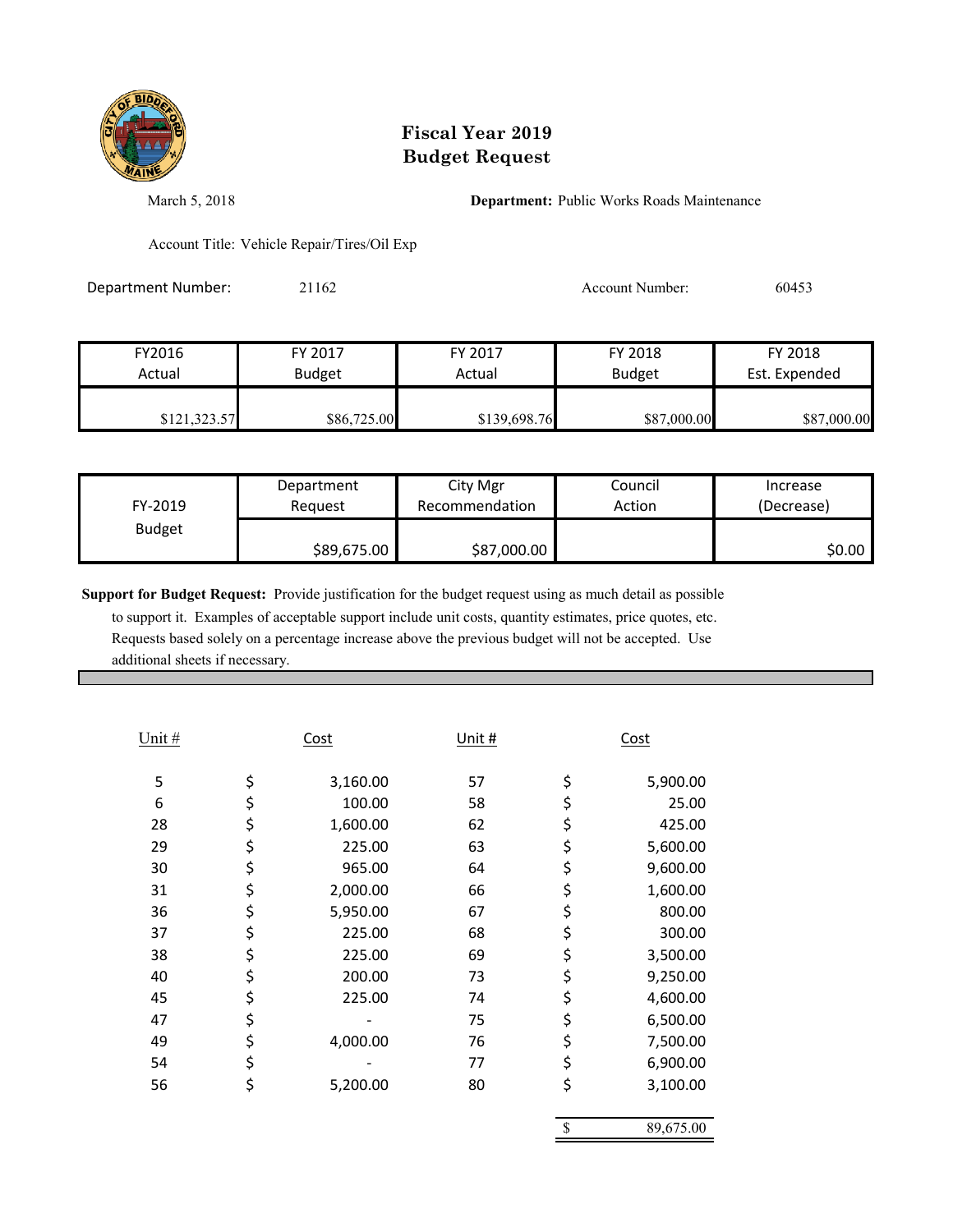

March 5, 2018 **Department:** Public Works Roads Maintenance

Account Title: Road Maint/Improve Non-Cap

Department Number: 21162 2016 2016 2017 Account Number: 60457

| FY2016      | FY 2017       | FY 2017     | FY 2018       | FY 2018       |
|-------------|---------------|-------------|---------------|---------------|
| Actual      | <b>Budget</b> | Actual      | <b>Budget</b> | Est. Expended |
| \$63,891.11 | \$70,000.00   | \$59,363.68 | \$67,500.00   | \$65,000.00   |

| FY-2019       | Department  | City Mgr       | Council | Increase   |
|---------------|-------------|----------------|---------|------------|
|               | Reauest     | Recommendation | Action  | (Decrease) |
| <b>Budget</b> | \$67,500.00 | \$67,500.00    |         | \$0.00     |

**Support for Budget Request:** Provide justification for the budget request using as much detail as possible

 to support it. Examples of acceptable support include unit costs, quantity estimates, price quotes, etc. Requests based solely on a percentage increase above the previous budget will not be accepted. Use additional sheets if necessary.

Projected need for spot paving repairs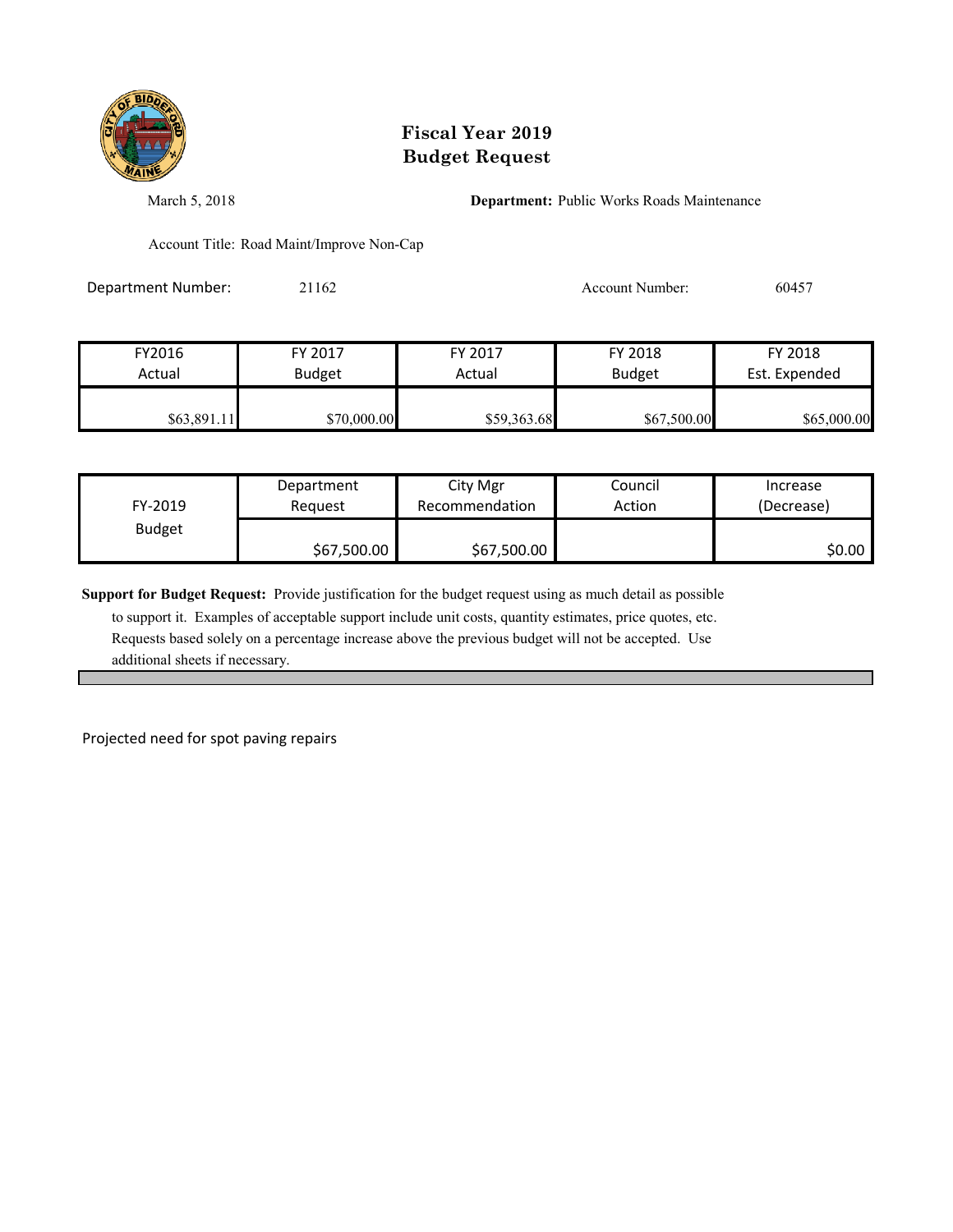

March 5, 2018 **Department:** Public Works Roads Maintenance

Account Title: Repair/Maint-CommunsEquip

Department Number: 21162 2016 2016 2016 Account Number: 60461

| FY2016  | FY 2017       | FY 2017 | FY 2018       | FY 2018       |
|---------|---------------|---------|---------------|---------------|
| Actual  | <b>Budget</b> | Actual  | <b>Budget</b> | Est. Expended |
|         |               |         |               |               |
| \$89.58 | \$650.00      | \$0.00  | \$0.00        | \$0.00        |

| FY-2019       | Department | City Mgr       | Council | Increase   |
|---------------|------------|----------------|---------|------------|
|               | Reauest    | Recommendation | Action  | (Decrease) |
| <b>Budget</b> | \$650.00   | \$650.00       |         | \$650.00   |

**Support for Budget Request:** Provide justification for the budget request using as much detail as possible

 to support it. Examples of acceptable support include unit costs, quantity estimates, price quotes, etc. Requests based solely on a percentage increase above the previous budget will not be accepted. Use additional sheets if necessary.

Replacement cost for 1 radio (plow trucks,loaders and other equipment as needed).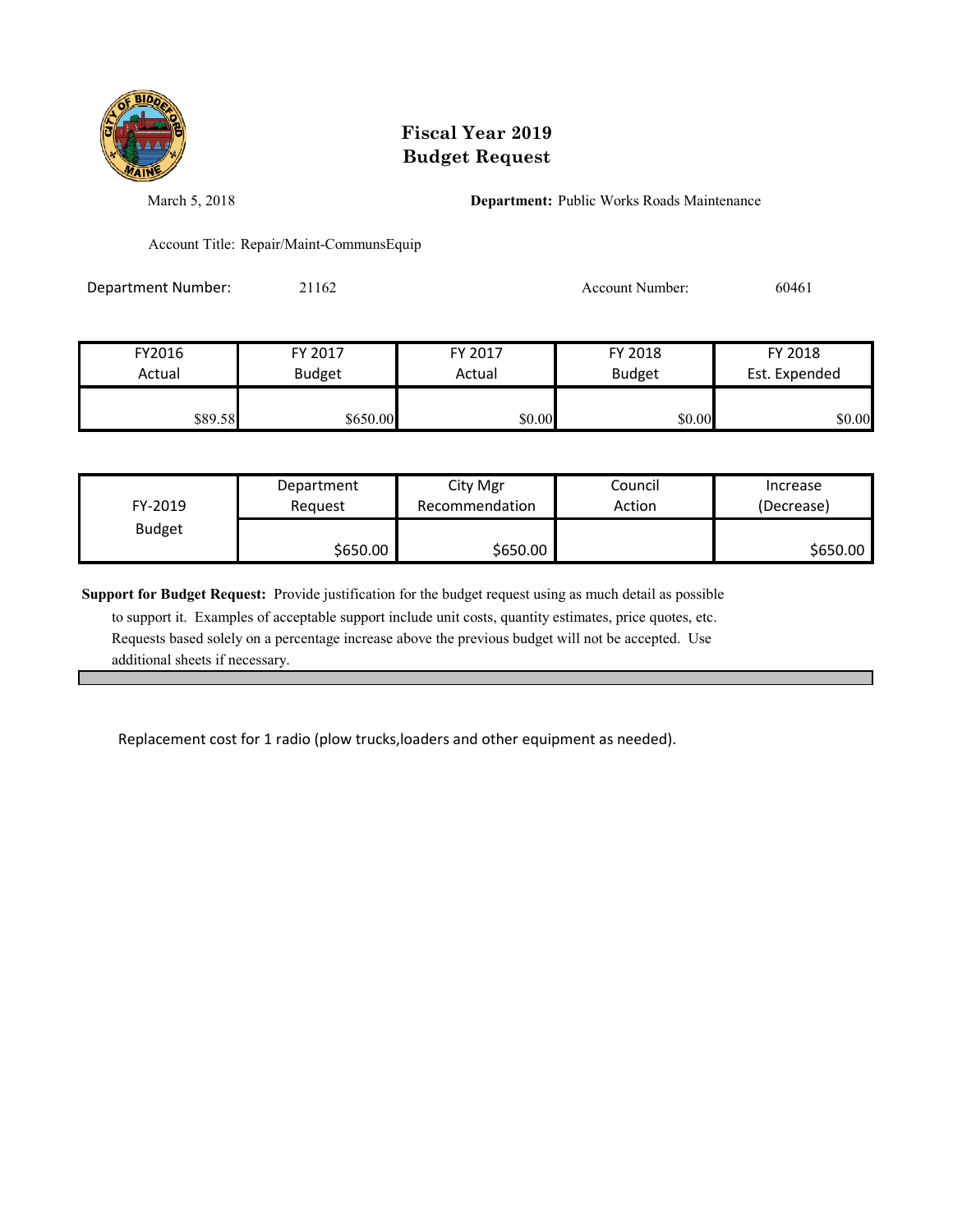

March 5, 2018 **Department:** Public Works Roads Maintenance

Account Title: Road Painting Expense

Department Number: 21162 2016 2016 2017 Account Number: 60462

| FY2016      | FY 2017       | FY 2017    | FY 2018       | FY 2018       |
|-------------|---------------|------------|---------------|---------------|
| Actual      | <b>Budget</b> | Actual     | <b>Budget</b> | Est. Expended |
|             |               |            |               |               |
| \$72,109.22 | \$65,000.00   | \$3,156.12 | \$67,500.00   | \$67,000.00   |

| FY-2019       | Department  | City Mgr       | Council | Increase   |
|---------------|-------------|----------------|---------|------------|
|               | Reauest     | Recommendation | Action  | (Decrease) |
| <b>Budget</b> | \$67,500.00 | \$67,500.00    |         | \$0.00     |

**Support for Budget Request:** Provide justification for the budget request using as much detail as possible

 to support it. Examples of acceptable support include unit costs, quantity estimates, price quotes, etc. Requests based solely on a percentage increase above the previous budget will not be accepted. Use additional sheets if necessary.

| Contract services for centerlines, edge lines, fog lines, lane lines : | \$55,000 |
|------------------------------------------------------------------------|----------|
| In house sevices for arrows, cross walks, lettering, parking stalls :  | \$12,500 |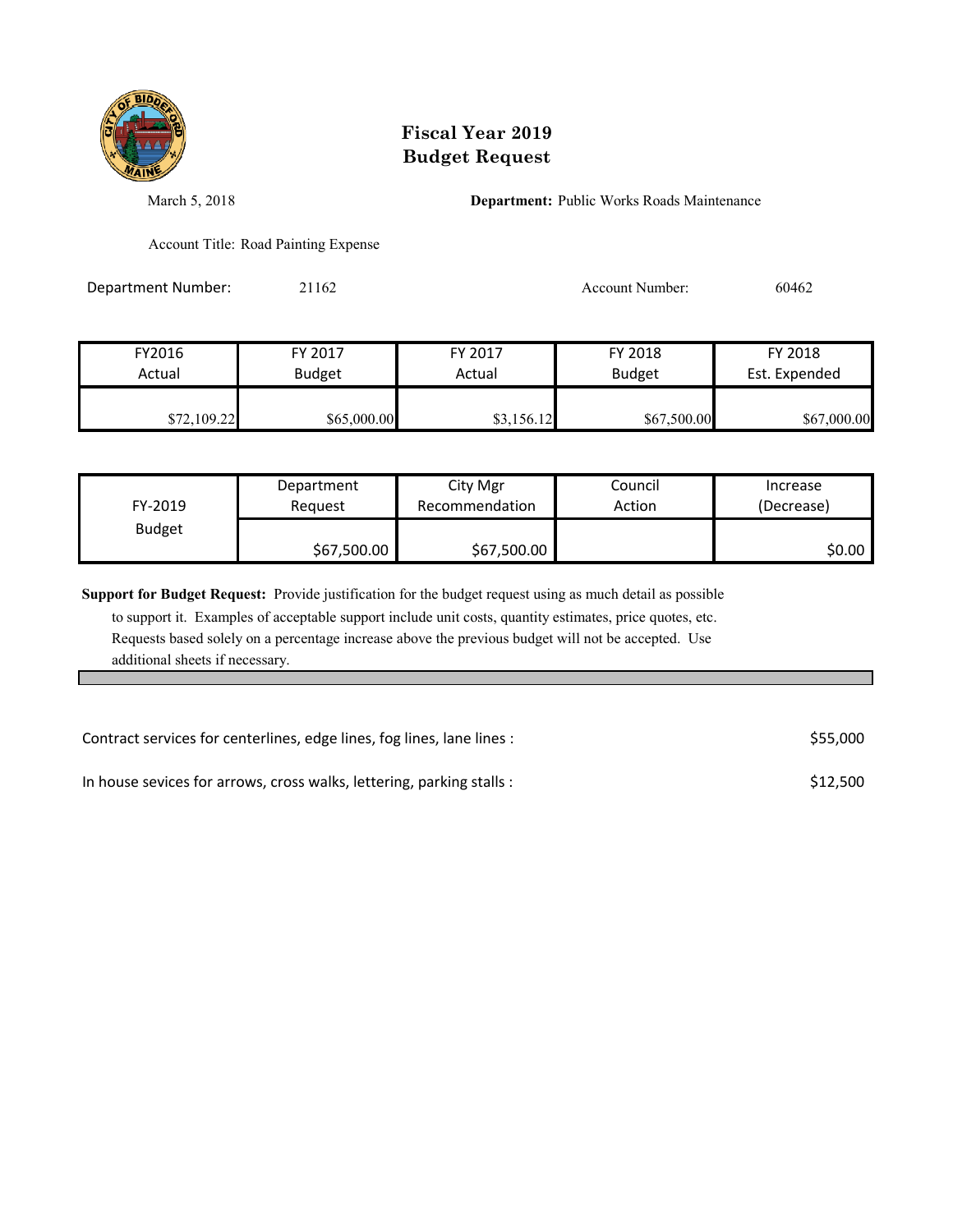

March 5, 2018 **Department:** Public Works Roads Maintenance

Account Title: Operating Supp/Eqt Non-Cap

Department Number: 21162 2016 2016 2020 Account Number: 60501

| FY2016<br>Actual | FY 2017       | FY 2017<br>Actual | FY 2018       | FY 2018       |
|------------------|---------------|-------------------|---------------|---------------|
|                  | <b>Budget</b> |                   | <b>Budget</b> | Est. Expended |
| \$8,258.72       | \$9,800.00    | \$7,442.22        | \$9,500.00    | \$9,500.00    |

| FY-2019       | Department | City Mgr       | Council | Increase   |
|---------------|------------|----------------|---------|------------|
|               | Request    | Recommendation | Action  | (Decrease) |
| <b>Budget</b> | \$9,500.00 | \$9,500.00     |         | \$0.00     |

**Support for Budget Request:** Provide justification for the budget request using as much detail as possible

 to support it. Examples of acceptable support include unit costs, quantity estimates, price quotes, etc. Requests based solely on a percentage increase above the previous budget will not be accepted. Use additional sheets if necessary.

| Prod./Maint. Supplies :<br>Industrial Chemicals:<br>Safety Boots: |        | \$4,700<br>\$1,200<br>\$3,600 |
|-------------------------------------------------------------------|--------|-------------------------------|
|                                                                   | Total: | \$9,500                       |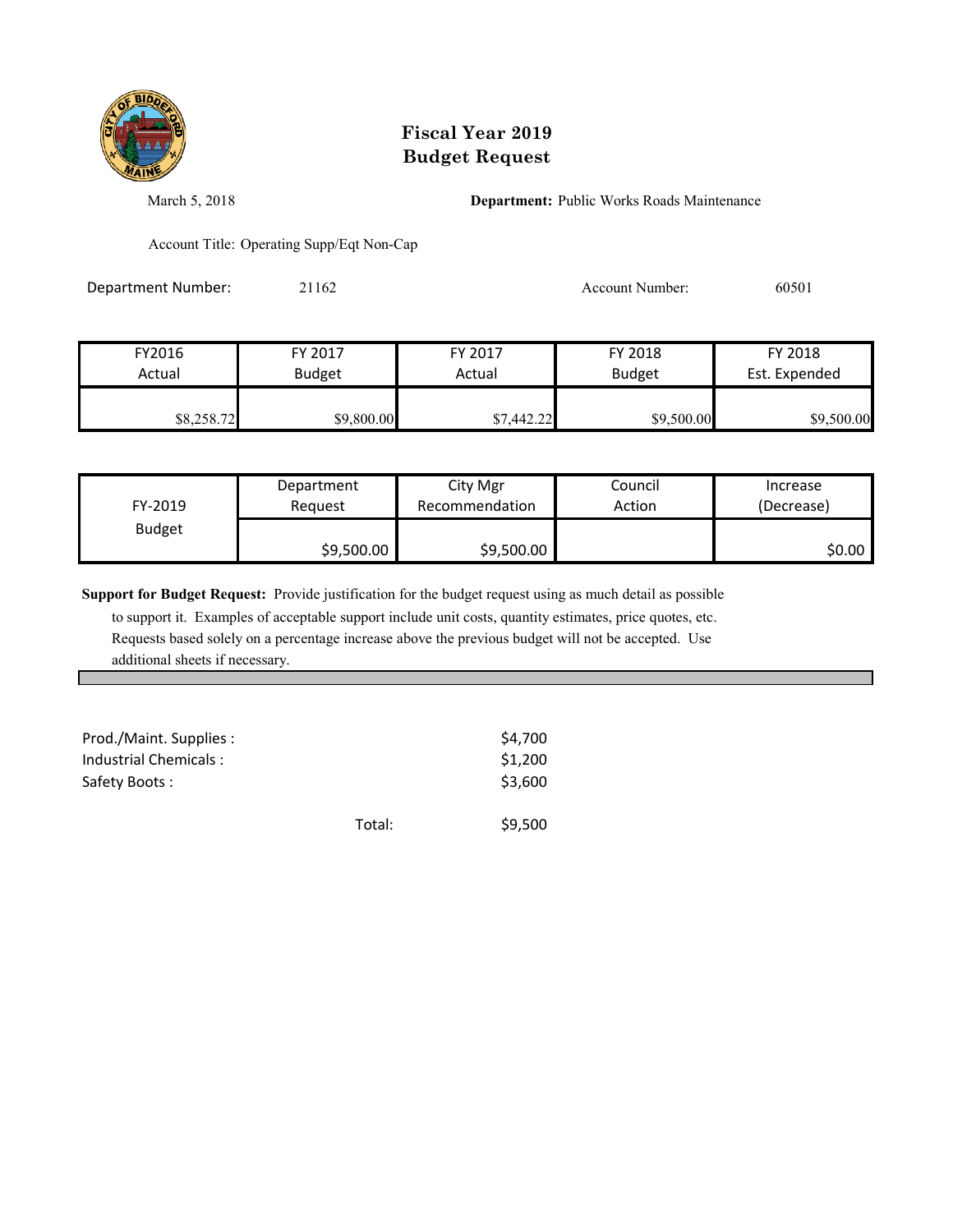

March 5, 2018 **Department:** Public Works Roads Maintenance

Account Title: Road Salt Expense

Department Number: 21162 Account Number: 60503

| FY2016       | FY 2017       | FY 2017      | FY 2018       | FY 2018       |
|--------------|---------------|--------------|---------------|---------------|
| Actual       | <b>Budget</b> | Actual       | <b>Budget</b> | Est. Expended |
|              |               |              |               |               |
| \$181,333.10 | \$195,000.00  | \$208,017.45 | \$195,000.00  | \$195,000.00  |

| FY-2019       | Department   | City Mgr       | Council | Increase   |
|---------------|--------------|----------------|---------|------------|
|               | Reauest      | Recommendation | Action  | (Decrease) |
| <b>Budget</b> | \$202,500.00 | \$202,500.00   |         | \$7,500.00 |

**Support for Budget Request:** Provide justification for the budget request using as much detail as possible

 to support it. Examples of acceptable support include unit costs, quantity estimates, price quotes, etc. Requests based solely on a percentage increase above the previous budget will not be accepted. Use additional sheets if necessary.

Mag. Chloride 20,000 gals.  $\omega$  \$1.10/gal : \$22,000 Salt 3,000 tons @ \$60.17/tn :

\$180,500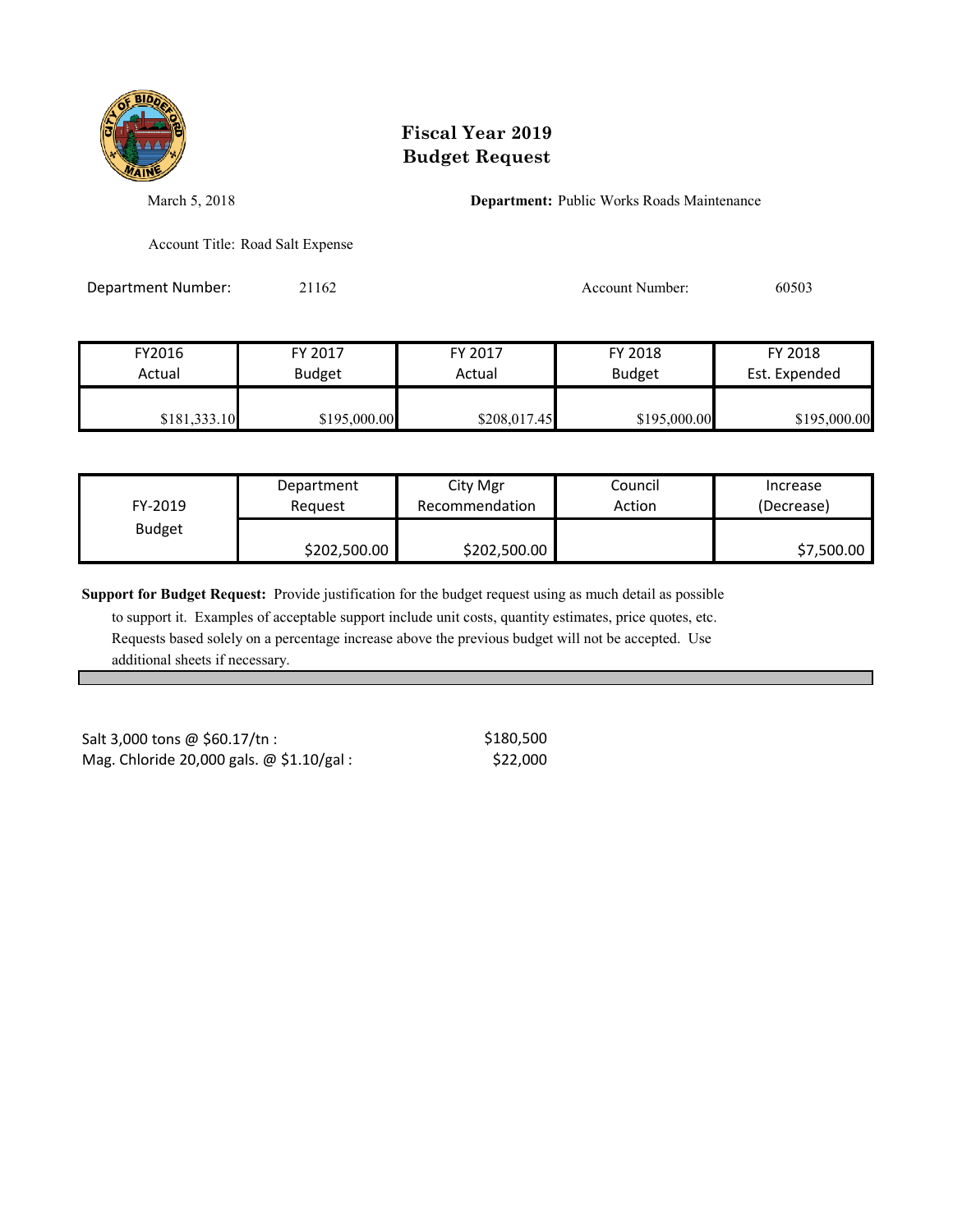

March 5, 2018 **Department:** Public Works Roads Maintenance

Account Title: Construction Supplies

Department Number: 21162 2016 2016 2017 Account Number: 60505

| FY2016      | FY 2017       | FY 2017     | FY 2018       | FY 2018       |
|-------------|---------------|-------------|---------------|---------------|
| Actual      | <b>Budget</b> | Actual      | <b>Budget</b> | Est. Expended |
|             |               |             |               |               |
| \$19,613.68 | \$20,500.00   | \$16,438.89 | \$20,500.00   | \$18,000.00   |

| FY-2019       | Department  | City Mgr       | Council | Increase   |
|---------------|-------------|----------------|---------|------------|
|               | Reauest     | Recommendation | Action  | (Decrease) |
| <b>Budget</b> | \$20,500.00 | \$20,500.00    |         | S0.00 I    |

**Support for Budget Request:** Provide justification for the budget request using as much detail as possible

 to support it. Examples of acceptable support include unit costs, quantity estimates, price quotes, etc. Requests based solely on a percentage increase above the previous budget will not be accepted. Use additional sheets if necessary.

| Road/Drainage Const. Supplies : | \$17.000 |
|---------------------------------|----------|
| Winter Sand:                    | \$3,000  |
| $Misc.$ :                       | \$500    |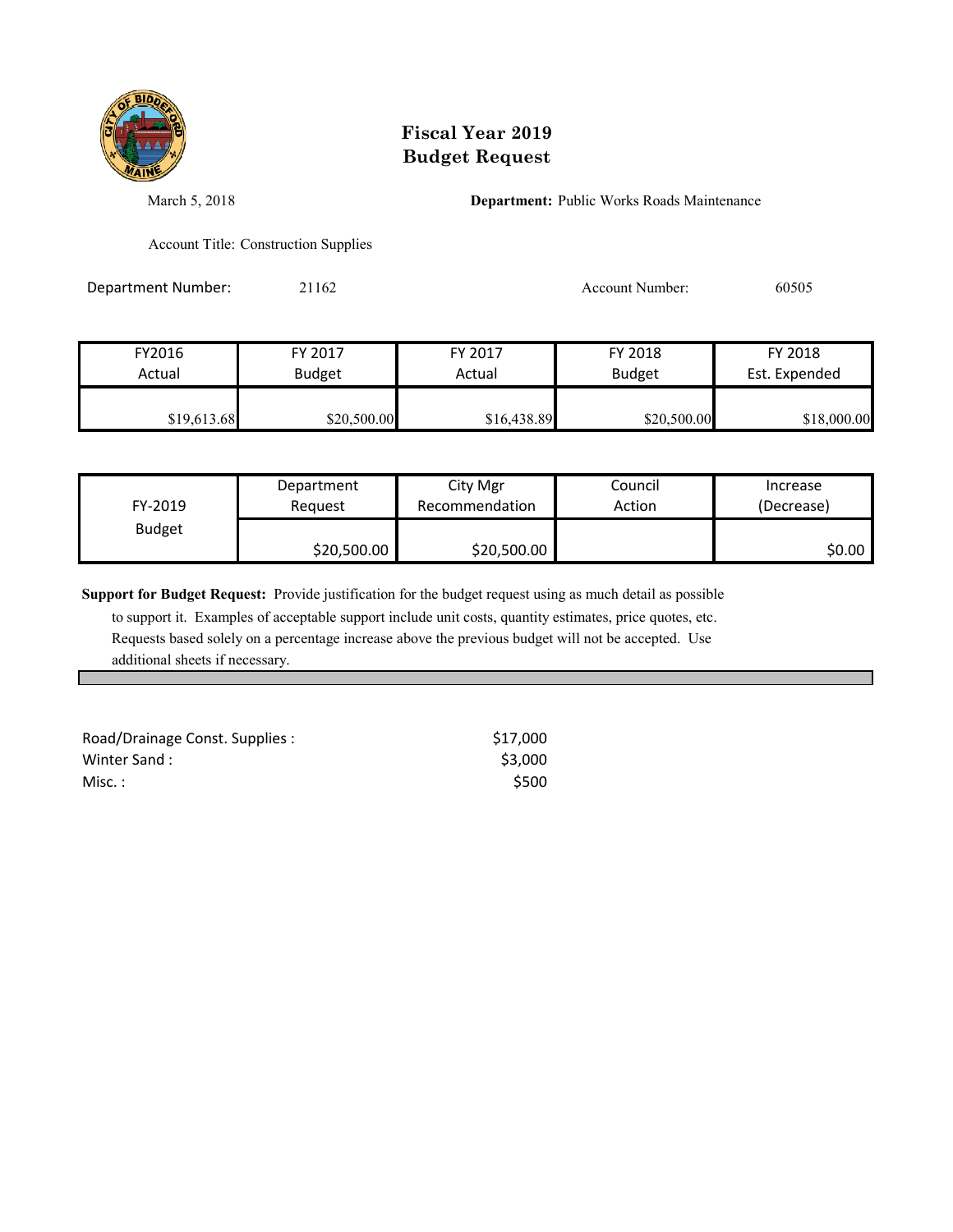

March 5, 2018 **Department:** Public Works Roads Maintenance

Account Title: Equipment/Small Tools-Non-cap

Department Number: 21162 2016 2016 2017 Account Number: 60506

| FY2016     | FY 2017       | FY 2017    | FY 2018       | FY 2018       |
|------------|---------------|------------|---------------|---------------|
| Actual     | <b>Budget</b> | Actual     | <b>Budget</b> | Est. Expended |
| \$4,222.64 | \$4,050.00    | \$3,525.34 | \$4,000.00    | \$3,000.00    |

| FY-2019       | Department | City Mgr       | Council | Increase   |
|---------------|------------|----------------|---------|------------|
|               | Reauest    | Recommendation | Action  | (Decrease) |
| <b>Budget</b> | \$4,000.00 | \$4,000.00     |         | \$0.00     |

**Support for Budget Request:** Provide justification for the budget request using as much detail as possible

 to support it. Examples of acceptable support include unit costs, quantity estimates, price quotes, etc. Requests based solely on a percentage increase above the previous budget will not be accepted. Use additional sheets if necessary.

Compactor/Leaf blower 2800 Small Tools : 1200